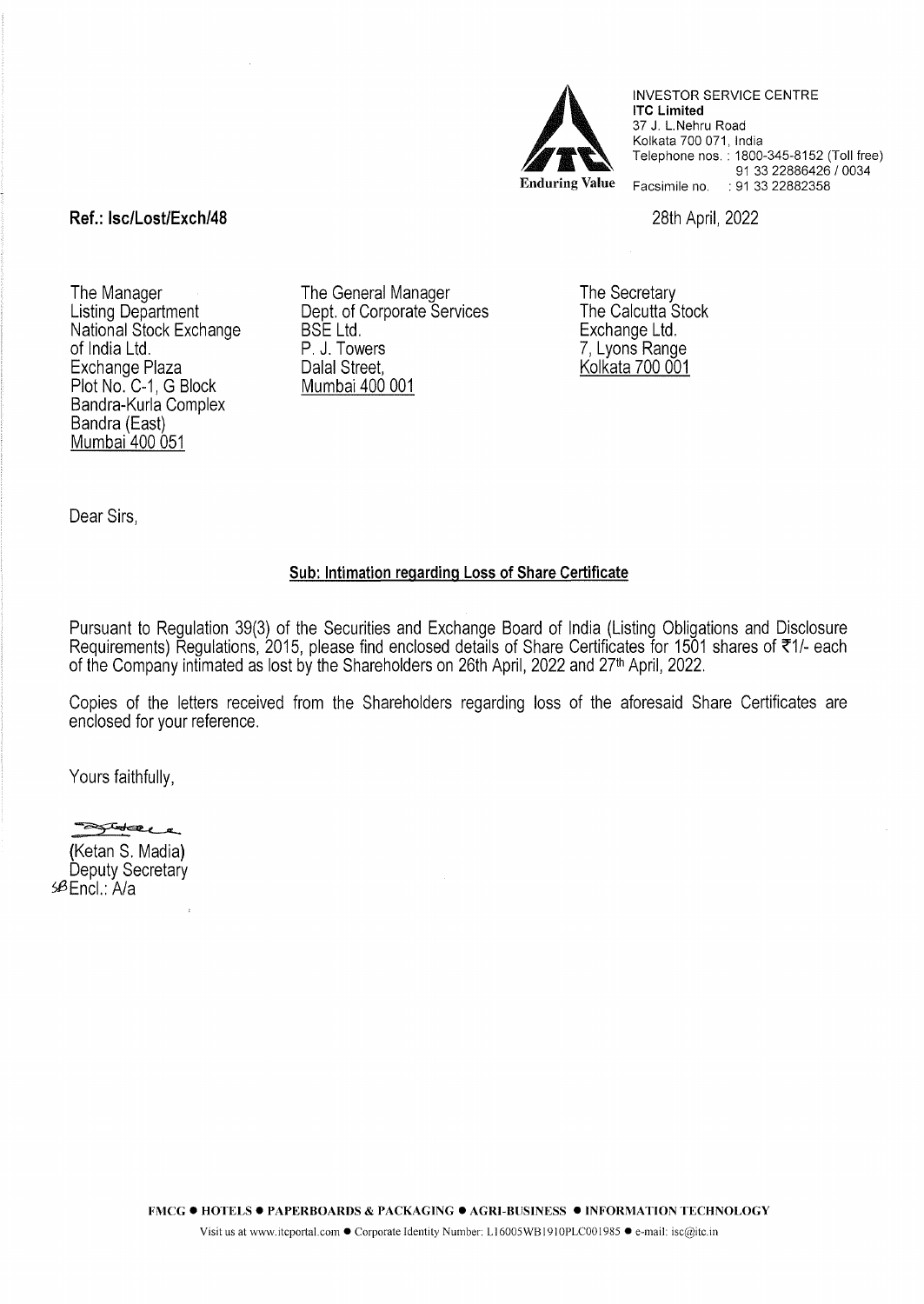| COMPANY NAME   | ITC LIMITED                           |
|----------------|---------------------------------------|
| SOURCE         | INVESTOR SERVICE CENTRE               |
| LETTER REF NO  | ISC/LOST/EXCH/48                      |
| LETTER DATE    | 28/04/2022                            |
| <b>REMARKS</b> | SHARES REPORTED LOST/STOLEN/MISPLACED |
|                |                                       |

| <b>LEDGER FOLIO NOT</b> | <b>HOLDER NAME</b>      | <b>CERTNO TO</b> | <b>DISTNO FROM</b> | <b>DISTNO TO</b> | <b>NO. OF SHARES</b> |
|-------------------------|-------------------------|------------------|--------------------|------------------|----------------------|
| 19/66282                | <b>IDEEPALI S SAMEL</b> | 0002211121       | 0007967377850l     | 00079673778501   | 000000000000011      |
| 11/37902                | 'SANGEETA KHANDELWAL    | 000245125        | 00080833507481     | 00080833522471   | 00000000001500l      |



 $\bar{z}$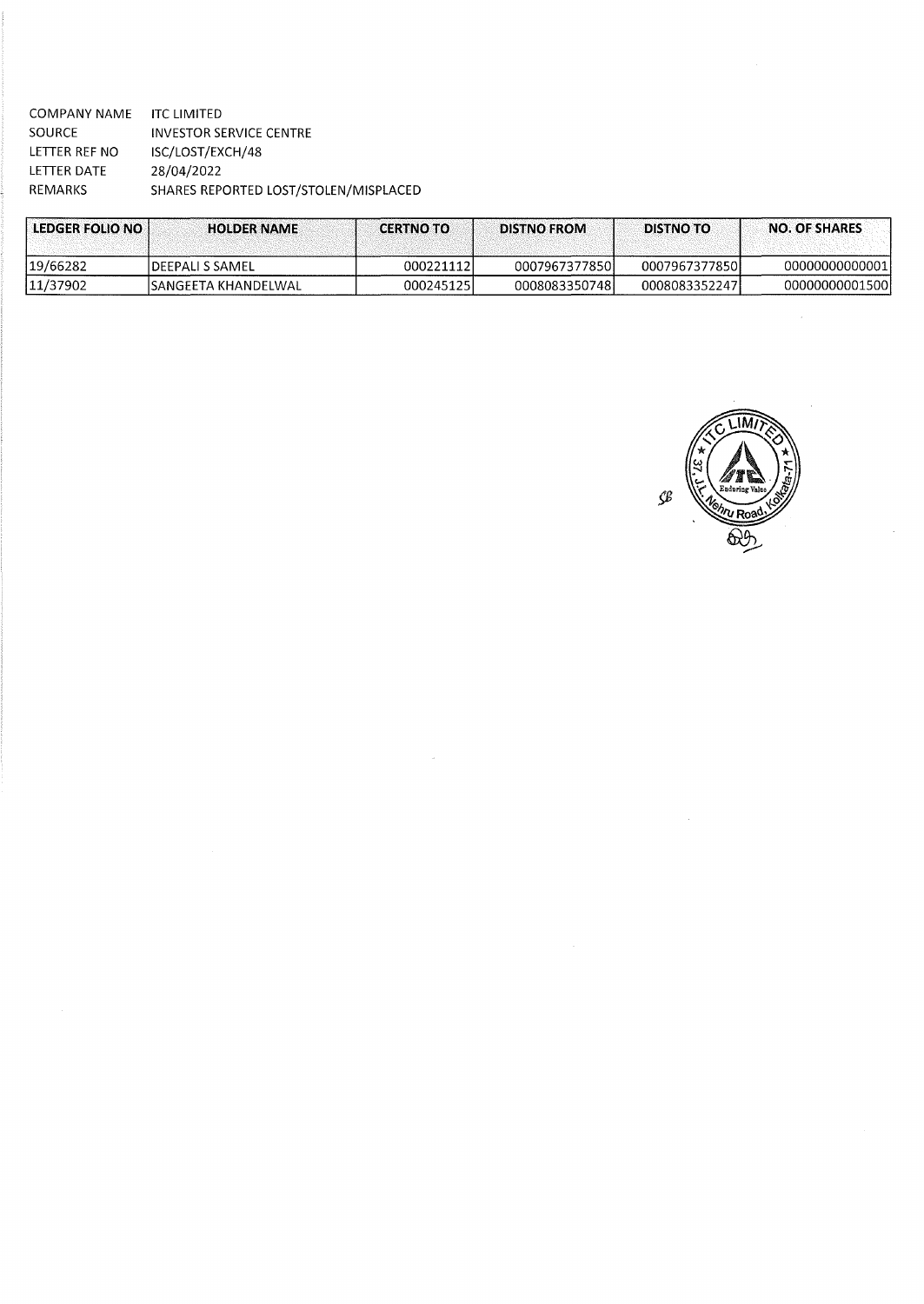## To

ITC Ltd.

Subject: Request to Issue Duplicate Share Certificate

Dear Sir/Madam,

My name is Deepali Samel and I hold the share of ITC Ltd. My Original share certificate have been misplaced so please help us to get duplicate share certificate.

Folio number: 19/66282

Attaching the required documents along with this request letter.

Thankyou.

Shareholder,

Deepali Samel

DISame